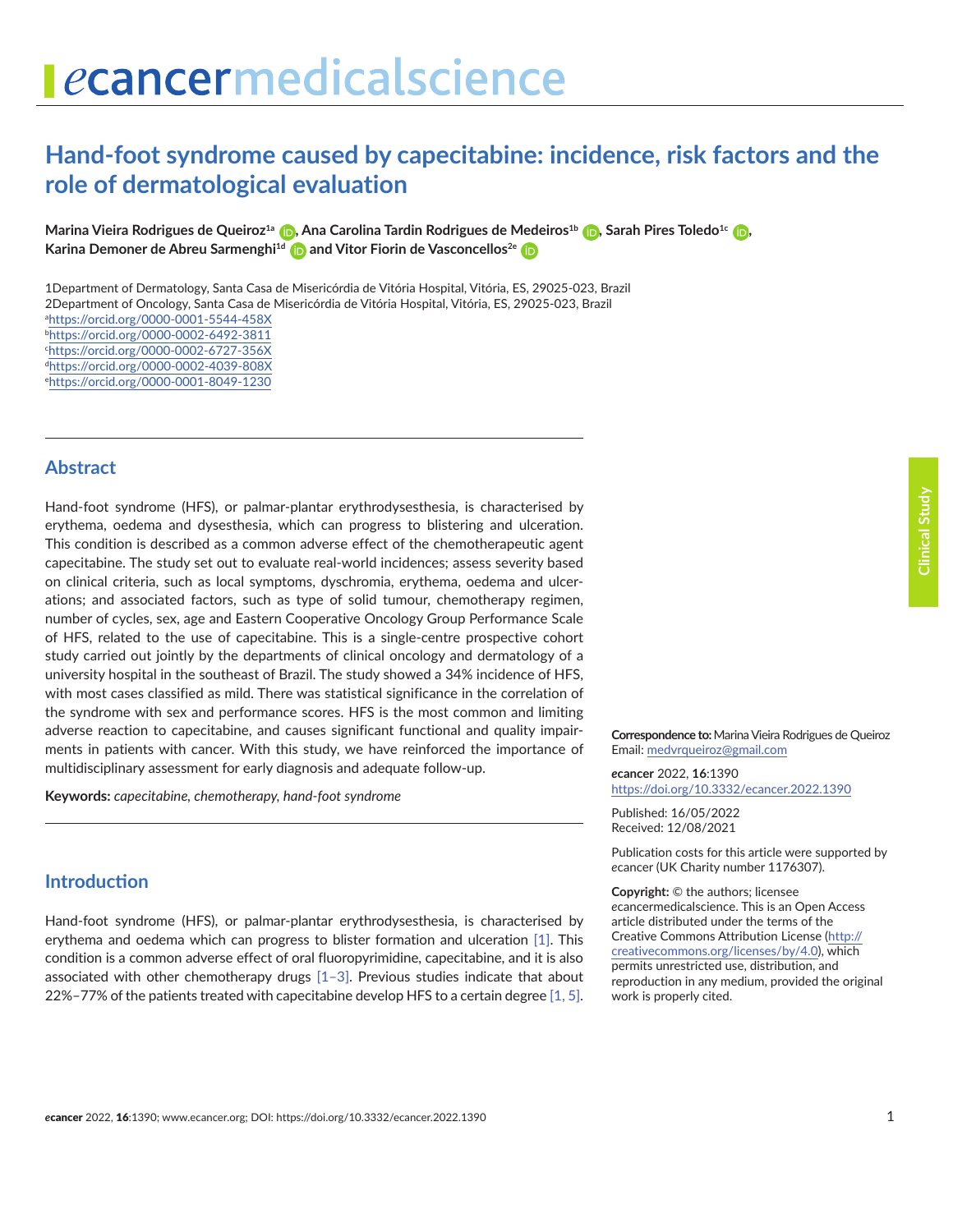Capecitabine is a prodrug of 5-fluorouracil that is orally administered and commonly used in some solid tumours, such as colorectal, gastric and breast cancers  $[1, 3, 4]$  $[1, 3, 4]$ . The pathophysiology of HFS is not well understood  $[4]$ . At the cellular level, the toxicity of capecitabine induces keratinocytes' cell death and the reduction of the corneum stratum present in this condition [\[4\]](#page-5-0).

Clinically, HFS is characterised by palmoplantar dysesthesia, a clearly demarcated erythema, with or without oedema, desquamation and fis-sures, and in advanced stages, blisters and ulceration may occur [\[5\]](#page-5-0). In individuals with darker skin phenotypes (Fitzpatrick V–VI), the condition may present as macular hyperpigmentation rather than erythema.

A combination of systemic and topical medications can be administered to prevent and treat the syndrome. In severe cases, it might be necessary to reduce the dose of capecitabine or switch to other medications of the same class that are associated with lower rates of the condition [\[5\]](#page-5-0). Although it is not lethal, this condition can affect the quality of life and daily activities of patients [\[2\]](#page-5-0).

This study aims to assess the incidence, toxicity and prevention of HFS triggered by capecitabine in an outpatient clinic in a Brazilian public health tertiary academic institution.

## **Methodology**

This is a consecutive and prospective cohort study with cancer patients treated at Santa Casa de Misericordia de Vitória Hospital, in Espírito Santo, between October 2020 and May 2021.

Patients aged over 18 years with anatomopathological confirmed diagnosis of solid organ malignancies and initiated with at least one cycle of cancer treatment with a regimen containing capecitabine, either in monotherapy or in combination with another antineoplastic agent, were included.

In addition, relevant clinical and epidemiological variables of the studied population were collected, such as type of solid tumour, chemotherapy regimen, number of cycles, sex and age. The performance status of patients was assessed using the Eastern Cooperative Oncology Group Performance Scale (ECOG-PS).

Patients with previous peripheral neuropathy or diagnoses of dermatological diseases of palmoplantar involvement, such as palmoplantar psoriasis, leprosy, dehydrosis, chronic palmoplantar contact eczema, connective tissue diseases, secondary syphilis, Raynaud's disease and small vessel vasculitis, were excluded from the study. Patients who completed treatment before starting this project were also excluded from the study.

The main outcome of this study was to determine the incidence and the degree of involvement of HFS according to the criteria of the World Health Organisation (WHO) and the National Cancer Institute (NCI)/Common Terminology Criteria for Adverse Events (CTCAE) 5.0. Also, we conducted subgroup analyses according to clinical and epidemiological features in order to identify potential associated risk or protective features.

Data were analysed statistically, with categorical variables being organised by frequencies and percentages. Associations between qualitative variables and HFS were made using the chi-square test or Fisher's exact test (in the case of expected values less than 5). When the association was significant (*p* < 0.05), a residual analysis was carried out to verify the categories that contributed to the association. Data were received in an Excel spreadsheet and analysed in the IBM Statistical Package for the Social Sciences Statistics version 27 program.

This study was approved by the ethics and research committee (Process no. 4.308860).

# **Results**

Out of the 52 participants who had capecitabine prescribed for their cancers, 8 were excluded (6 were lost to follow-up, while 2 refused treatment).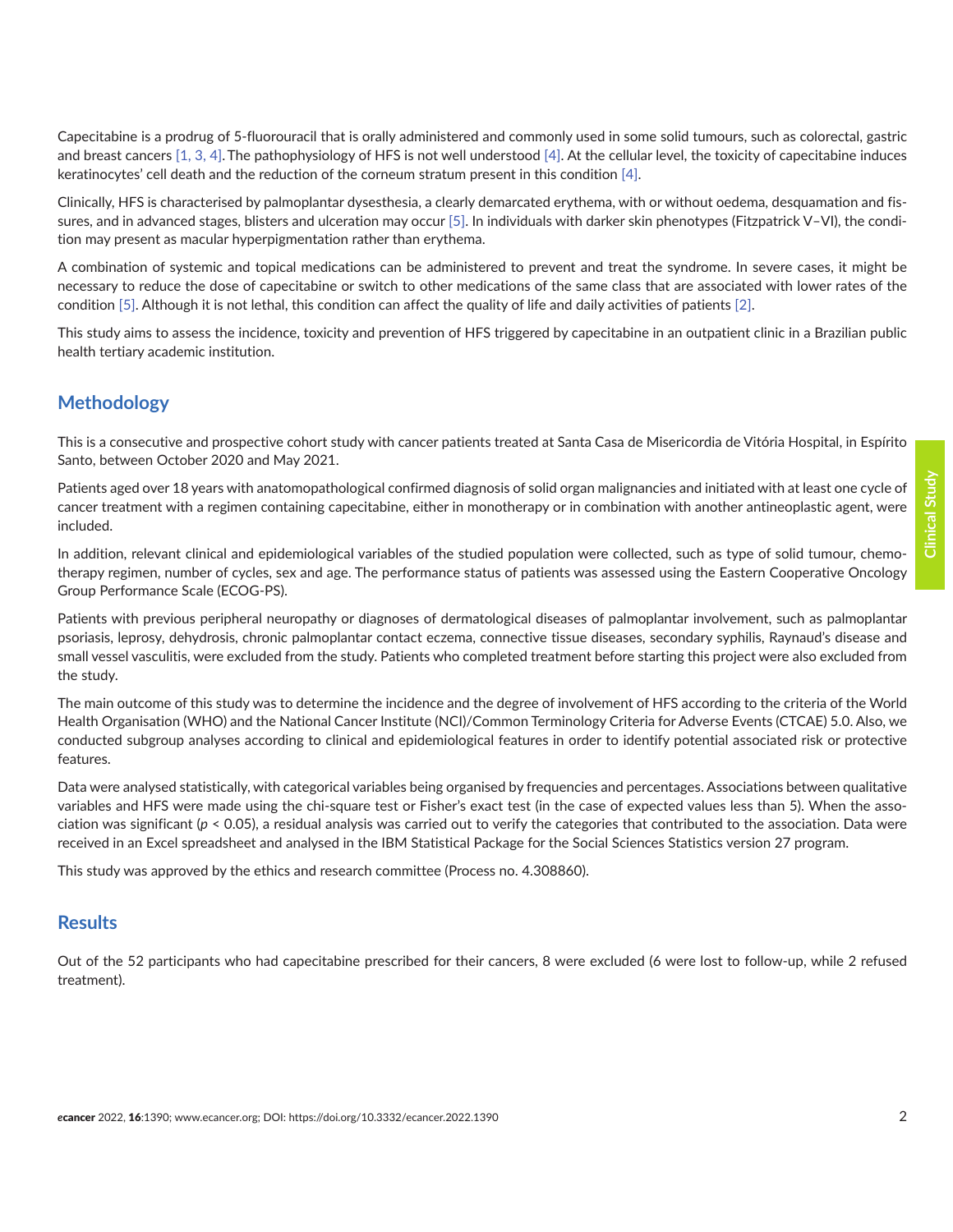A total of 44 patients were included in the analysis. About two-thirds of patients were female (*n* = 28; 63%) and the median age was 58 years.

The baseline characteristics are summarised in Table 1. The two most prevalent primary sites of neoplastic conditions were colorectal (*n* = 22, 50%; of this, 11 patients had colon neoplasm, 10 rectal neoplasm and 1 sigmoid neoplasm) and breast (*n* = 16, 36.3%). Other locations were 4.5% pancreas, 4.5% gall bladder, 2.2% gastric and 2.2% cholangiocarcinoma.

|                     |                                       |                | <b>HFS</b>          |              | <b>Total</b> |                      |
|---------------------|---------------------------------------|----------------|---------------------|--------------|--------------|----------------------|
|                     |                                       |                | No                  | Yes          |              | p                    |
| Sex                 | $\mathsf F$                           | N              | 15                  | 13           | 28           | $0.022$ <sup>a</sup> |
|                     |                                       | %              | 51.70%              | 86.70%       | 63.60%       |                      |
|                     | M                                     | N              | 14                  | $\sqrt{2}$   | 16           |                      |
|                     |                                       | %              | 48.30%              | 13.30%       | 36.40%       |                      |
|                     | Pancreas head<br>adenocarcinoma       | $\overline{N}$ | $\mathbf{1}$        | $\mathbf{1}$ | 2            | 0.636a               |
|                     |                                       | $\%$           | 3.40%               | 6.70%        | 4.50%        |                      |
|                     | Gastric adenocarcinoma                | N              | $\mathbf{1}$        | $\Omega$     | $\mathbf{1}$ |                      |
|                     |                                       | $\%$           | 3.40%               | 0.00%        | 2.30%        |                      |
|                     | <b>Gall bladder</b><br>adenocarcinoma | N              | $\overline{2}$      | 0            | 2            |                      |
|                     |                                       | %              | 6.90%               | 0.00%        | 4.50%        |                      |
|                     | Cholangiocarcinoma                    | $\overline{N}$ | $\mathbf{1}$        | $\mathsf{O}$ | $\mathbf{1}$ |                      |
|                     |                                       | $\%$           | 3.40%               | 0.00%        | 2.30%        |                      |
| Neoplasm            | Colon neoplasm                        | $\mathsf{N}$   | 8                   | 3            | 11           |                      |
|                     |                                       | $\%$           | 27.60%              | 20.00%       | 25.00%       |                      |
|                     | Breast neoplasm                       | N              | 9                   | 7            | 16           |                      |
|                     |                                       | $\%$           | 31.00%              | 46.70%       | 36.40%       |                      |
|                     | Rectum neoplasm                       | $\overline{N}$ | $\overline{7}$      | 3            | 10           |                      |
|                     |                                       | $\%$           | 24.10%              | 20.00%       | 22.70%       |                      |
|                     |                                       | ${\sf N}$      | $\mathsf{O}\xspace$ | $\mathbf{1}$ | $\mathbf{1}$ |                      |
|                     | Sigmoid neoplasm                      | %              | 0.00%               | 6.70%        | 2.30%        |                      |
| Metastasis          | Yes                                   | N              | 11                  | 6            | 17           | 0.894a               |
|                     |                                       | $\%$           | 37.90%              | 40.00%       | 38.60%       |                      |
|                     | No                                    | $\mathsf{N}$   | 18                  | 9            | 27           |                      |
|                     |                                       |                |                     |              |              |                      |
|                     |                                       |                |                     |              |              |                      |
|                     |                                       | $\%$           | 62.10%              | 60.00%       | 61.40%       |                      |
| Chemotherapy scheme | Capecitabine +<br>oxaliplatin         | N              | 9                   | 3            | 12           | 0.500 <sup>b</sup>   |
|                     |                                       | %              | 31.00%              | 20.00%       | 27.30%       |                      |
|                     |                                       | ${\sf N}$      | 20                  | 12           | 32           |                      |
|                     | Capecitabine                          | $\%$           | 69.00%              | 80.00%       | 72.70%       |                      |
|                     |                                       |                |                     |              |              |                      |

**Table 1. Association of gender, neoplasia, metastasis, chemotherapy regimen, number of cycles and ECOG score with HFS.**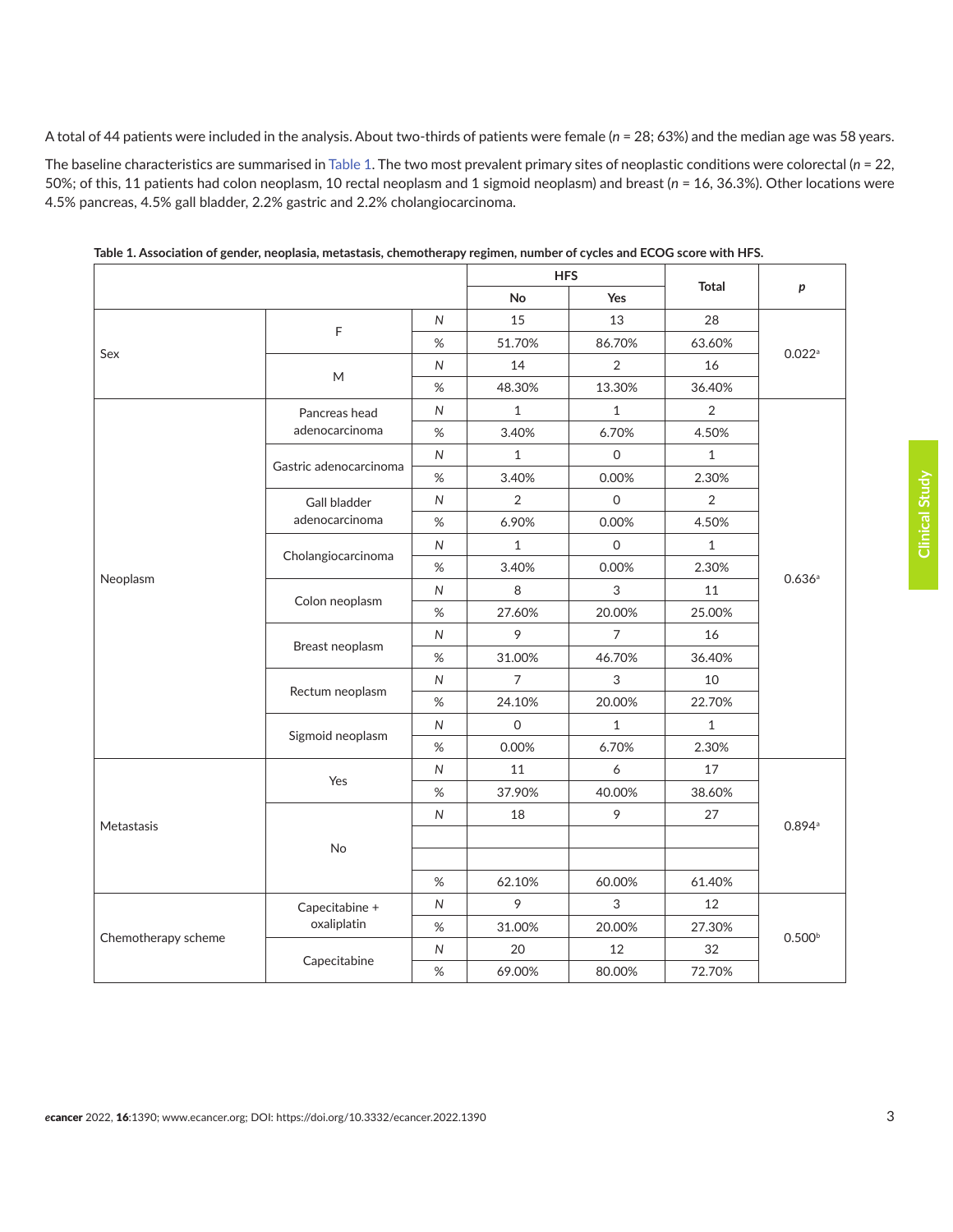| No. of cycles                        | $1 - 3$ | $\mathsf{N}$ | 17             | 7              | 24             | 0.415a               |
|--------------------------------------|---------|--------------|----------------|----------------|----------------|----------------------|
|                                      |         | %            | 58.60%         | 46.70%         | 54.50%         |                      |
|                                      | $4 - 6$ | $\mathsf{N}$ | 8              | 7              | 15             |                      |
|                                      |         | %            | 27.60%         | 46.70%         | 34.10%         |                      |
|                                      | >6      | $\mathsf{N}$ | $\overline{4}$ | 1              | 5              |                      |
|                                      |         | %            | 13.80%         | 6.70%          | 11.40%         |                      |
| ECOG-PS baseline before<br>treatment | 0       | N            | 0              | $\overline{4}$ | $\overline{4}$ | $0.000$ <sup>a</sup> |
|                                      |         | %            | 0.00%          | 26.70%         | 9.10%          |                      |
|                                      | $1 - 2$ | $\mathsf{N}$ | 28             | 6              | 34             |                      |
|                                      |         | %            | 96.60%         | 40.00%         | 77.30%         |                      |
|                                      | $3 - 4$ | $\mathsf{N}$ | $\mathbf{1}$   | 5              | 6              |                      |
|                                      |         | %            | 3.40%          | 33.30%         | 13.60%         |                      |

**Table 1. Association of gender, neoplasia, metastasis, chemotherapy regimen, number of cycles and ECOG score with HFS. (***Continued***)**

a Chi-square test

b Fisher's exact test

The incidence of HFS was 34% (15 patients). The commonest neoplasm associated with HFS was malignant breast cancer (46.7%). Others were colon neoplasm (20%), rectal neoplasm (20%), sigmoid neoplasm (6.7%) and pancreas head adenocarcinoma (6.7%). There were no cases of the syndrome in patients with gall bladder neoplasms, gastric adenocarcinoma and cholangiocarcinoma.

Variables significantly associated with HFS included female gender and performance status (ECOG).

As for the clinical presentations, 73.3% developed mild conditions (Grade I) only with dysesthesia, erythema and minimal skin changes, and patients with higher phototypes (Fitzpatrick V–VI) had only hyperchromia. 20% of the conditions were moderate (Grade II) and the study showed only one severe condition (6.7%), as shown in [Table 2.](#page-4-0)

There was no statistical relevance of the occurrence of HFS with the number of chemotherapy cycles, site of primary neoplasm and presence of metastasis. The association of capecitabine with oxaliplatin apparently did not influence the development of the syndrome.

# **Discussion**

HFS is the most common adverse reaction of capecitabine [\[6\].](#page-5-0) Although HFS is not fatal, it can cause significant discomfort and compromised function, especially in elderly patients, and can seriously affect the quality of life [\[5\]](#page-5-0).

The incidence of the syndrome in this study was 34% and the functional impairment of cancer patients evaluated by the ECOG score showed a positive association with the occurrence of HFS. This suggests that the greater the involvement of the syndrome, the greater the impact on the quality of life. A study by Heo *et al* [\[8\]](#page-5-0) found HFS in 116 of 179 patients (64.8%) and in 384 of 881 (43.6%) chemotherapy cycles.

Given these numbers, the importance of close follow-up of these patients by their physician is important, preferably, together with the dermatologist, aiming at early diagnosis and treatment. Such follow-up will in many cases prevent dose reductions or discontinuation of treatment [\[5\]](#page-5-0). It is important to remember that patient education plays an important role in the management of HFS. Motivation, combined with a good communication system between physician and patient, has consistently proven to be essential in the management of this syndrome [\[7, 8\]](#page-5-0).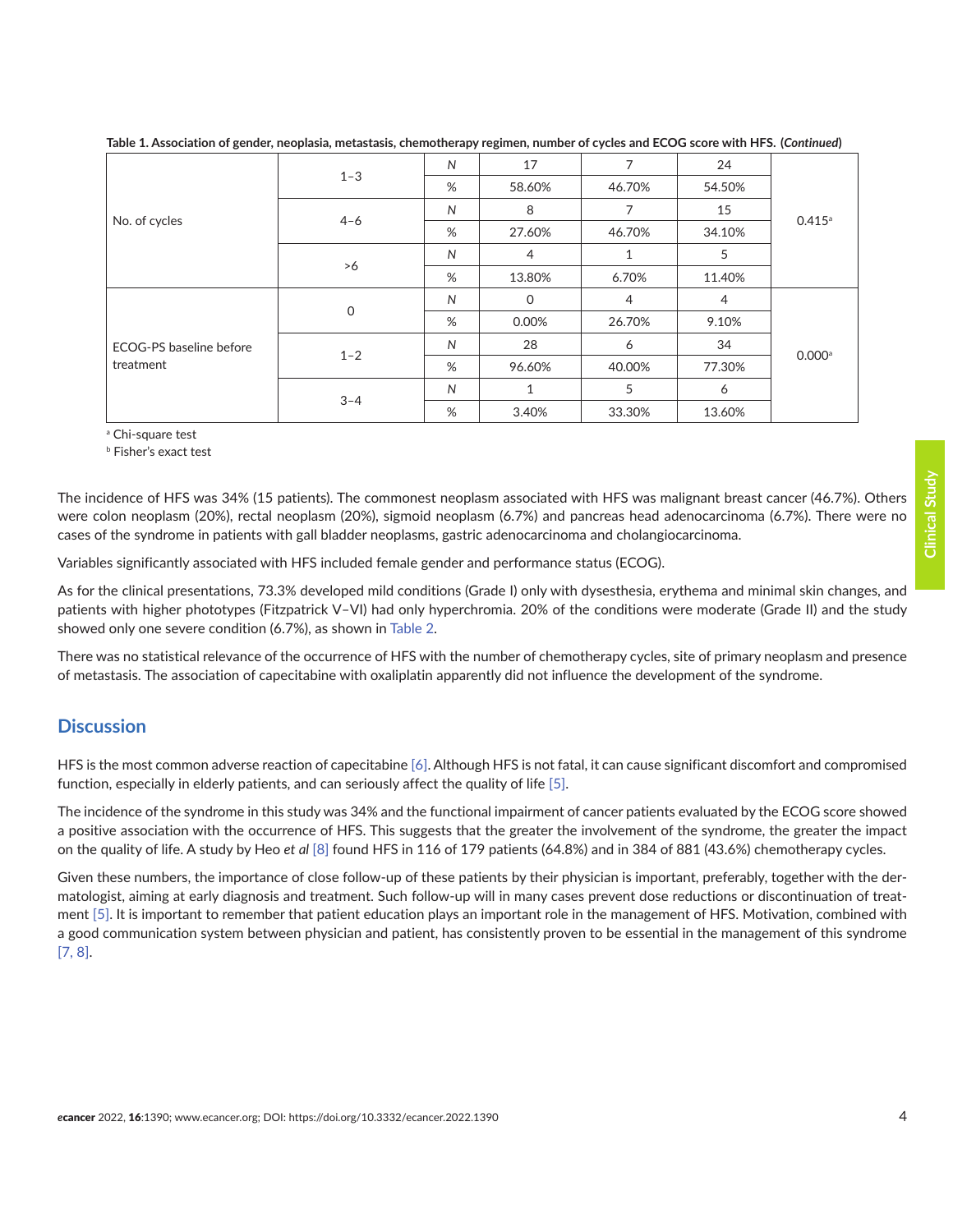| <b>Severity</b> | <b>WHO</b>                                                                                                      | <b>NCI/CTCAE 5.0</b>                                                                                                      | Number of<br>patients | %        |
|-----------------|-----------------------------------------------------------------------------------------------------------------|---------------------------------------------------------------------------------------------------------------------------|-----------------------|----------|
| Mild            | Grade I: Dysesthesia/<br>paresthesia, tingling in<br>hands and feet.                                            | Grade I: Minimal skin changes or dermatitis (erythema,<br>oedema and hyperkeratosis), no pain.                            | 11                    | 73.30    |
| Moderate        | Grade II: Discomfort<br>when walking and/or<br>holding objects, pain,<br>erythema and oedema.                   | Grade II: Moderate skin changes (scaling, blisters,<br>bleeding, cracking and erosion) with pain, relative<br>limitation. | 3                     | 20       |
| Severe          | Grade III: Painful<br>swelling and erythema<br>in hands and feet and<br>around the fingernails<br>and toenails. | Grade III: Severe skin changes (scaling, blisters, bleeding,<br>fissures, erosions and hyperkeratosis) with pain.         |                       | 6.70     |
|                 | Grade IV: Erosion,<br>ulceration, blisters and<br>severe pain.                                                  | $\overline{\phantom{0}}$                                                                                                  | 0                     | $\Omega$ |

<span id="page-4-0"></span>**Table 2. Incidence and severity of HFS and its correlation with WHO and NCI CTCAE 5.0 scores.**

With regard to risk factors, accumulated data suggest that there are regional differences in the tolerability of fluoropyrimidines, with many reports indicating that East Asian patients have a lower incidence of serious toxic effects when treated with fluorouracil or capecitabinebased regimens compared with white patients. Dietary folate intake and pharmacogenomics have been highlighted as possible contributors to these disparities [\[2\].](#page-5-0) Several studies have reported that haemoglobin, serum and red blood cell folate levels were important factors for developing the syndrome. Therefore, the incidence of capecitabine-induced HFS may be improved by targeting these clinical predictors [\[2, 9\]](#page-5-0). These variables were not evaluated in the present study.

All patients underwent preventive measures such as urea-based 10%–20% moisturising cream, avoidance of contact with irritating agents and on the use of appropriate footwear [\[7\].](#page-5-0) The study presented only one severe case (Grade III NCI and WHO), which can demonstrate the importance of preventive measures adopted and joint monitoring with dermatology, allowing for early diagnosis and intervention.

The number of cycles was not directly statistically associated with the occurrence of HFS, which may be a study bias, as most patients in the study received few cycles of capecitabine. For adequate assessment of the relationship between the occurrence of HFS and the number of doses, further prospective studies with patients using the same final number of chemotherapy are needed.

# **Conclusion**

HFS represents an important impairment of the function and quality of life of cancer patients. This study demonstrates a significant incidence of the syndrome, with the majority consisting of mild to moderate cases. Among the variables evaluated, there is a significant association with female gender and performance scale (ECOG). We reinforce the importance of multidisciplinary assessment for early diagnosis and adequate follow-up.

#### **Conflicts of interest**

The authors declare that there are no conflicts of interest.